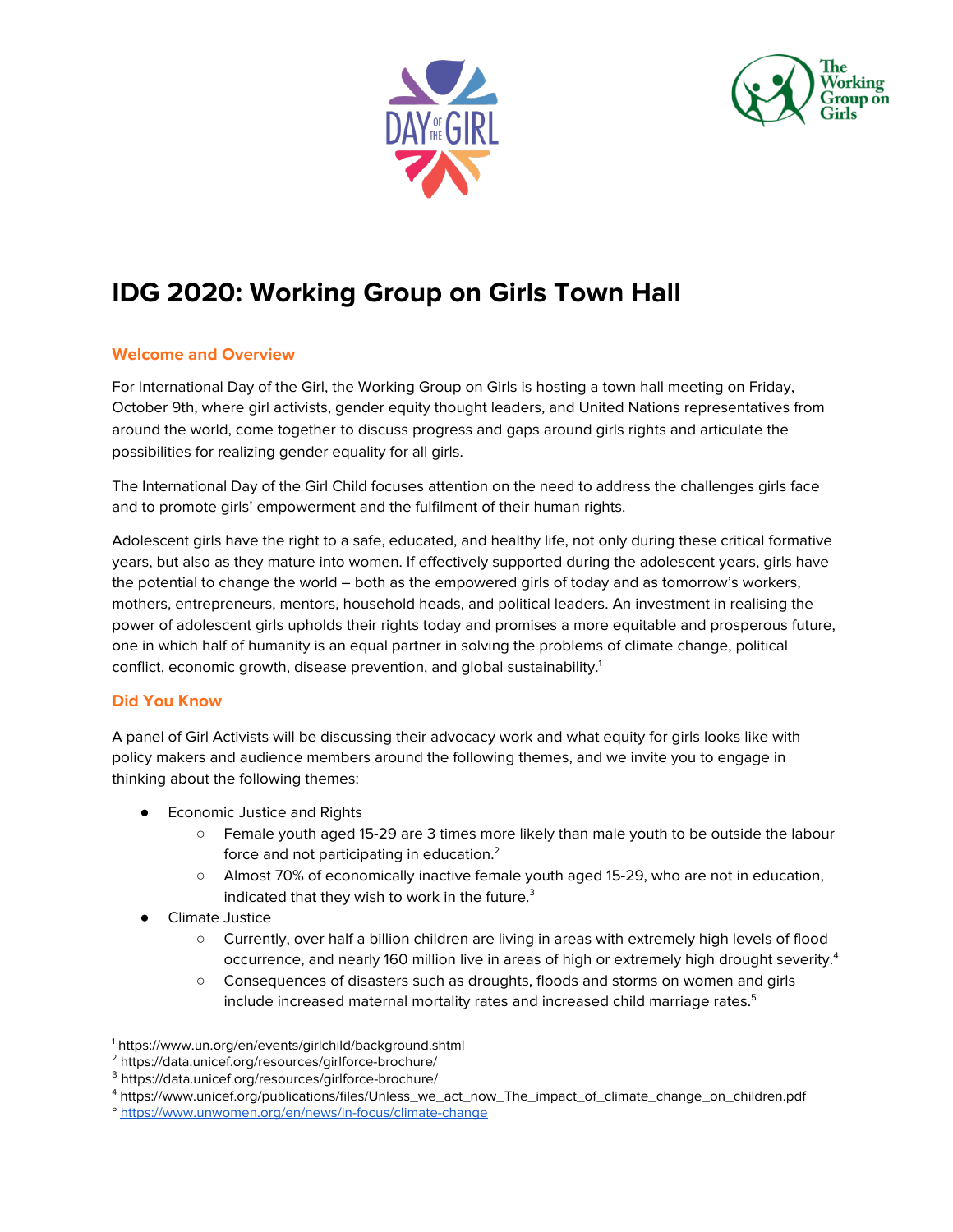



- **Menstrual Equity** 
	- Up to 500 [million](https://www.unicef.org/media/media_81135.html) girls and women are living each month in period poverty. Due to financial constraints, they lack access to essential tools for menstrual hygiene management (MHM), such as sanitary products and handwashing facilities. 6
	- $\circ$  When looking at 1,000 teens ages 13 to 19 found 20% one in five of teenage girls surveyed can't afford to purchase menstrual hygiene products.
	- $\circ$  Of those, 25% missed class because they didn't have access to tampons or pads.<sup>7</sup>
- **Gender-based Violence** 
	- Around 120 million girls worldwide (slightly more than 1 in 10) have experienced forced intercourse or other forced sexual acts at some point in their lives. However, girls living in certain parts of the world seem to be at greater risk than others
	- Research has found that girls who have been sexually abused are at higher risk of experiencing intimate partner violence and of being involved, or exploited, in sex work later in life
	- Globally, nearly one in three adolescent girls aged 15 to 19 (84 million) in formal unions have been the victims of any emotional, physical or sexual violence perpetrated by their husbands or partners at some point in their lives.<sup>8</sup>

# **Activities**

- 1. Pick one of the four themes that you are passionate about and complete the following Freewrite activity:
	- **● Why are you passionate about the theme you chose?**
	- **● How does it connect to your community?**
	- **● Does your community experience this theme positively or negatively?**
	- **● What change would you like to see based on the theme you chose?**
- 2. Review your Freewrite and formulate a question that you would ask policy makers and girl activists.

 $\overline{\phantom{a}}$  , and the set of the set of the set of the set of the set of the set of the set of the set of the set of the set of the set of the set of the set of the set of the set of the set of the set of the set of the s  $\overline{\phantom{a}}$  , and the set of the set of the set of the set of the set of the set of the set of the set of the set of the set of the set of the set of the set of the set of the set of the set of the set of the set of the s  $\overline{\phantom{a}}$  , and the set of the set of the set of the set of the set of the set of the set of the set of the set of the set of the set of the set of the set of the set of the set of the set of the set of the set of the s  $\overline{\phantom{a}}$  , and the set of the set of the set of the set of the set of the set of the set of the set of the set of the set of the set of the set of the set of the set of the set of the set of the set of the set of the s

Girl Activist Question:

<sup>7</sup> https://cdn.shopify.com/s/files/1/0795/1599/files/State-of-the-Period-white-paper\_Thinx\_PERIOD.pdf?455788 <sup>8</sup>https://www.unicef.org/publications/files/A\_Statistical\_Snapshot\_of\_Violence\_Against\_Adolescent\_Girls.pdf

<sup>6</sup>

https://www.figo.org/news/month-after-month-period-poverty#:~:text=Up%20to%20500%20million%20women,sanitary %20products%20and%20handwashing%20facilities.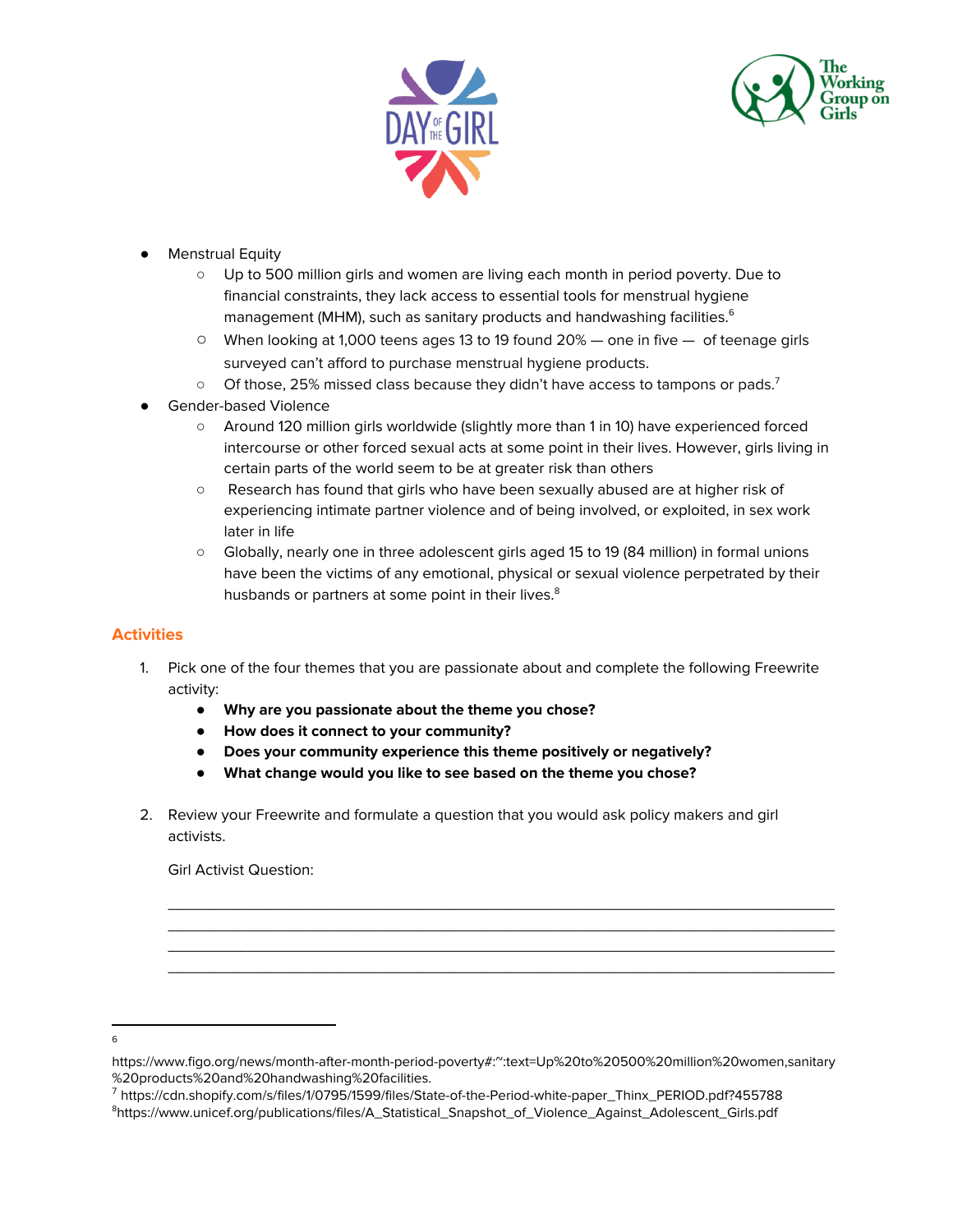



Policy Maker Question:

3. Next, think about equity and what this word means. Equity is a term very similar to equality but takes on a different approach in implementation. Define what equity means to you, below:

 $\overline{\phantom{a}}$  , and the set of the set of the set of the set of the set of the set of the set of the set of the set of the set of the set of the set of the set of the set of the set of the set of the set of the set of the s  $\overline{\phantom{a}}$  , and the set of the set of the set of the set of the set of the set of the set of the set of the set of the set of the set of the set of the set of the set of the set of the set of the set of the set of the s  $\overline{\phantom{a}}$  , and the set of the set of the set of the set of the set of the set of the set of the set of the set of the set of the set of the set of the set of the set of the set of the set of the set of the set of the s  $\overline{\phantom{a}}$  , and the set of the set of the set of the set of the set of the set of the set of the set of the set of the set of the set of the set of the set of the set of the set of the set of the set of the set of the s

 $\overline{\phantom{a}}$  , and the set of the set of the set of the set of the set of the set of the set of the set of the set of the set of the set of the set of the set of the set of the set of the set of the set of the set of the s  $\overline{\phantom{a}}$  , and the set of the set of the set of the set of the set of the set of the set of the set of the set of the set of the set of the set of the set of the set of the set of the set of the set of the set of the s  $\overline{\phantom{a}}$  , and the set of the set of the set of the set of the set of the set of the set of the set of the set of the set of the set of the set of the set of the set of the set of the set of the set of the set of the s  $\overline{\phantom{a}}$  , and the set of the set of the set of the set of the set of the set of the set of the set of the set of the set of the set of the set of the set of the set of the set of the set of the set of the set of the s

- 4. Check your definition with ours: Equity refers to the fact that different people have varying needs of support and assistance. Therefore, systems exist to be able to support individuals based on their specific needs. The goal of equity is to help achieve fairness in treatment and outcomes. Now brainstorm what equity looks like for girls specifically.
	- **● Describe in 3 words, what equity means for girls in your community and around the world**
	- **● What is one thing you believe needs to be accomplished to achieve generation equity for girls?**
- 5. Review your brainstorm to the questions above and formulate a question that you would ask policy makers and girl activists.

 $\overline{\phantom{a}}$  , and the set of the set of the set of the set of the set of the set of the set of the set of the set of the set of the set of the set of the set of the set of the set of the set of the set of the set of the s  $\overline{\phantom{a}}$  , and the set of the set of the set of the set of the set of the set of the set of the set of the set of the set of the set of the set of the set of the set of the set of the set of the set of the set of the s  $\overline{\phantom{a}}$  , and the set of the set of the set of the set of the set of the set of the set of the set of the set of the set of the set of the set of the set of the set of the set of the set of the set of the set of the s  $\overline{\phantom{a}}$  , and the set of the set of the set of the set of the set of the set of the set of the set of the set of the set of the set of the set of the set of the set of the set of the set of the set of the set of the s

 $\overline{\phantom{a}}$  , and the set of the set of the set of the set of the set of the set of the set of the set of the set of the set of the set of the set of the set of the set of the set of the set of the set of the set of the s  $\overline{\phantom{a}}$  , and the set of the set of the set of the set of the set of the set of the set of the set of the set of the set of the set of the set of the set of the set of the set of the set of the set of the set of the s  $\overline{\phantom{a}}$  , and the set of the set of the set of the set of the set of the set of the set of the set of the set of the set of the set of the set of the set of the set of the set of the set of the set of the set of the s \_\_\_\_\_\_\_\_\_\_\_\_\_\_\_\_\_\_\_\_\_\_\_\_\_\_\_\_\_\_\_\_\_\_\_\_\_\_\_\_\_\_\_\_\_\_\_\_\_\_\_\_\_\_\_\_\_\_\_\_\_\_\_\_\_\_\_\_\_\_\_\_\_\_\_\_

Girl Activist Question:

Policy Maker Question: